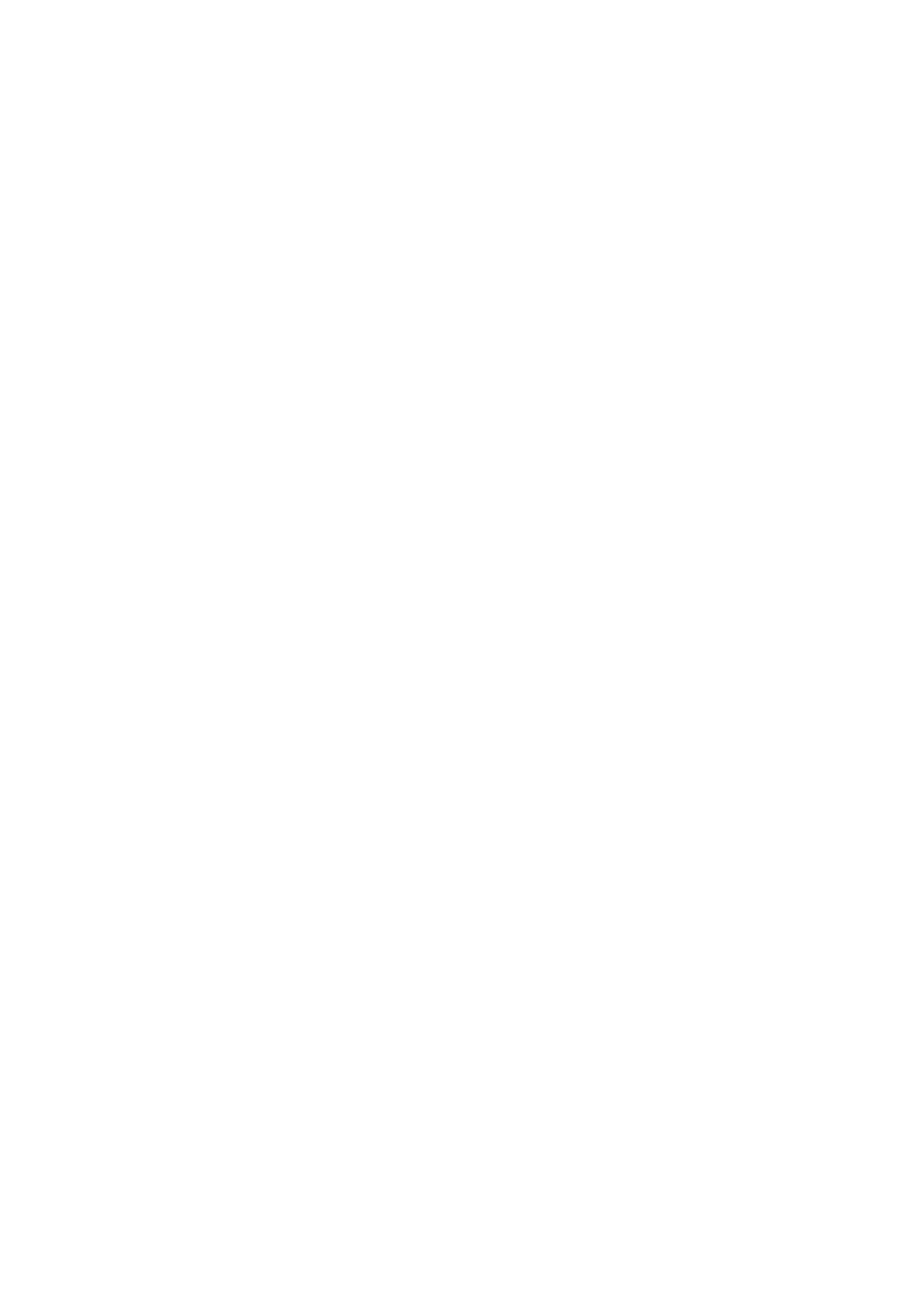# **Revised Format for the ASCOBANS Annual National Reports**

### **General Information**

| <b>Name of Party: Denmark</b> | Period covered: 2011                            |
|-------------------------------|-------------------------------------------------|
|                               | Date of report: 14 <sup>th</sup> of March, 2012 |

| <b>Report submitted by:</b>         |                                      |  |
|-------------------------------------|--------------------------------------|--|
| Name: Magnus Wahlberg, Ph. D.       | <b>Function: Chief Scientist</b>     |  |
| <b>Organization: Fjord&amp;Bælt</b> | <b>Address: Margrethes Plads 1</b>   |  |
| Telephone / Fax: +4542131548        | <b>Email:</b> magnus @fjord-baelt.dk |  |
|                                     |                                      |  |

**Any changes in coordinating authority or appointed member of advisory committee** 

**List of national authorities, organizations, research centres and rescue centres active in the field of study and conservation of cetaceans, including contact details** 

- DTU AQUA, National Institute of Aquatic Resources, Section of Coastal Ecology, Technical University of Denmark, Charlottenlund Slot, Jægersborg Allé 1, 2920 Charlottenlund, Denmark. Contact person: Finn Larsen, phone +4535883496, email: *fl@aqua.dtu.dk*
- The Fisheries and Maritime Museum, Tarphagevej 2, 6710 Esbjerg V, Denmark. Contact person: Lasse Fast Jensen, phone +4576122000, email: *lfj@fimus.dk*
- Fiord&Bælt and Marine Biological Research Center, University of Southern Denmark, Margrethes Plads 1, 5300 Kerteminde, Denmark. Contact person: Magnus Wahlberg, phone: +4542131548, email: *magnus@fjord-baelt.dk*
- Department of Bioscience, Aarhus University, Frederiksborgvej 399, 4000 Roskilde, Denmark. Contact person: Jonas Teilmann, phone +4587158494, email: *jte@dmu.dk*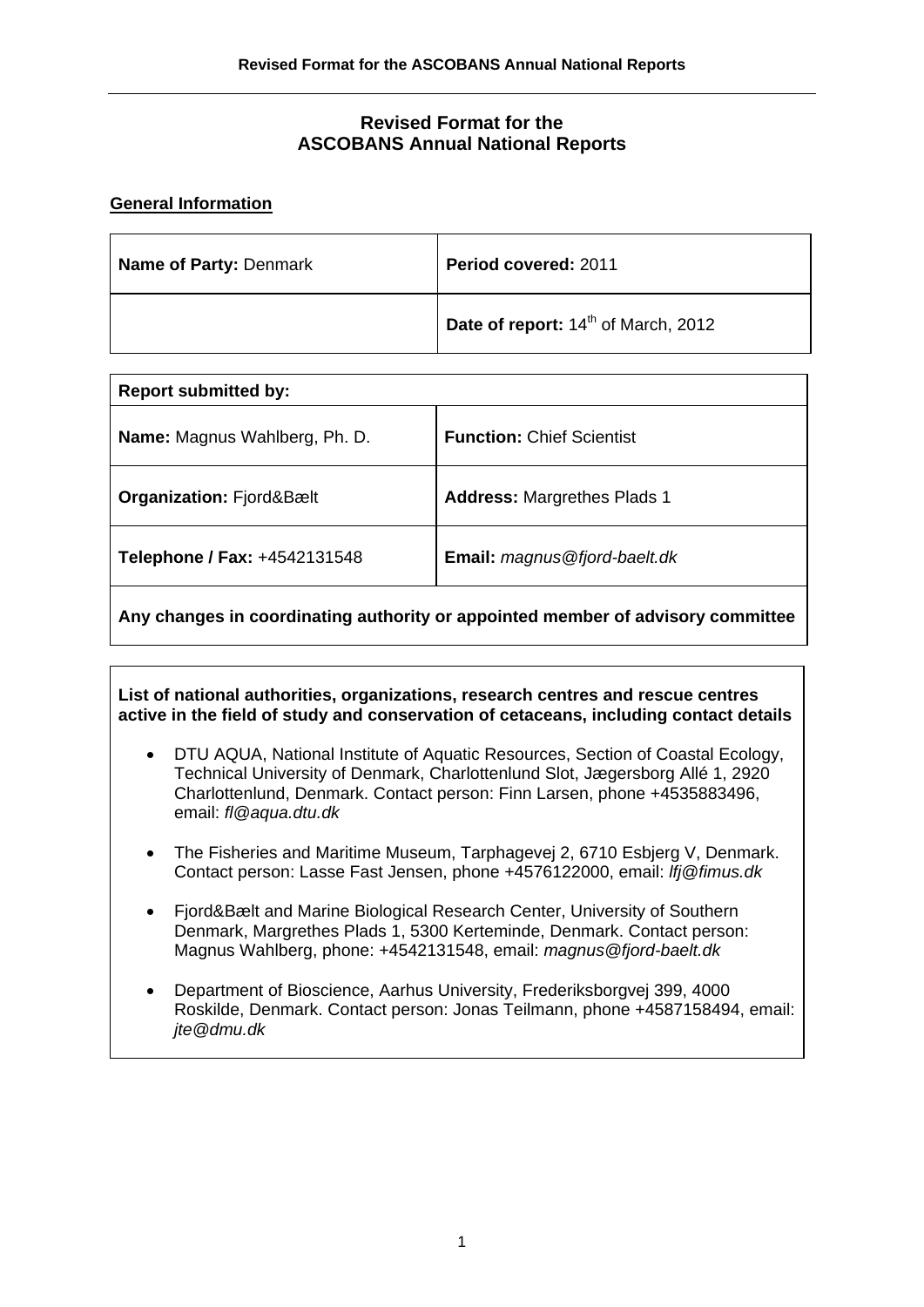### **NEW Measures / Action Towards Meeting the Objectives of the Conservation and Management Plan and the Resolutions of the Meeting of Parties**

Please feel free to add more rows to tables if the space provided is not sufficient.

### *A. HABITAT CONSERVATION AND MANAGEMENT*

# **1 Direct Interaction with Fisheries**

### **Investigations of methods to reduce bycatch**

The Danish National Institute for Aquatic Resources conducted research on the effects of alerting signals on harbour porpoises at Reersø, Denmark. However, the signals employed did not elicit any response from the porpoises.

### **Implementation of methods to reduce bycatch**

**Please provide any other relevant information, including bycatch information from opportunistic sources.** 

#### **In addition, please attach or provide link to your country's Report under EC Regulation 812/2004.**

*http://eur-lex.europa.eu/LexUriServ/LexUriServ.do?uri=COM:2011:0578:FIN:EN:HTML* 

### **2 Reduction of Disturbance**

### **2.1 Anthropogenic Noise**

#### **Please reference and briefly summarise any studies undertaken**

The effect of underwater noise from shipping on harbour porpoises has been investigated under the BaltSeaPlan. The report soon will be published at: *http://www.baltseaplan.eu/index.php/Home;1/1*

### **2.2 Ship Strike Incidents**

Please list all known incidents and for each, provide the following information:

| <b>Date</b> | <b>Species</b> | <b>Type</b><br>of<br>injury | <b>Fatal</b><br>injury<br>(Yes /<br>No) | <b>Type of</b><br>vessel<br>(length,<br>tonnage and<br>speed) | Location<br>(coordinates) | <b>More</b><br>information:<br>(Name / Email) |
|-------------|----------------|-----------------------------|-----------------------------------------|---------------------------------------------------------------|---------------------------|-----------------------------------------------|
|             |                |                             |                                         |                                                               |                           |                                               |
|             |                |                             |                                         |                                                               |                           |                                               |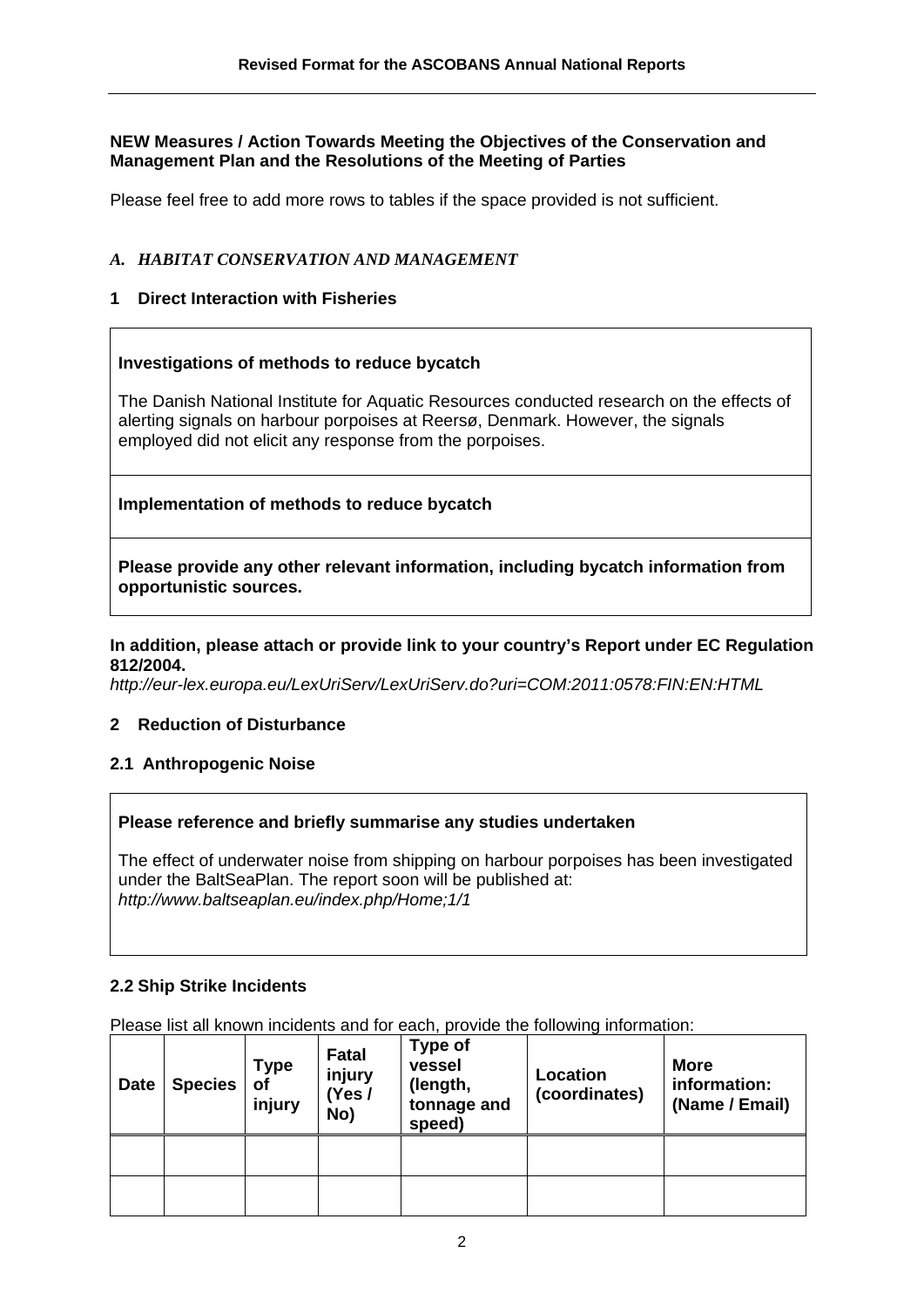### **2.3 Major Incidents Affecting Significant Numbers\* of Cetaceans**

| <b>Date</b> | Location | Type of<br>incident | <b>Further Information</b> |
|-------------|----------|---------------------|----------------------------|
|             |          |                     |                            |
|             |          |                     |                            |

*\*Two or more animals* 

### **2.4 Pollution and Hazardous Substances**

**Please report on main types of pollution and hazardous substances (including source, location and observed effects on cetaceans). Please provide information on any new measures taken to reduce pollution likely to have an impact.** 

### **2.5 Other Forms of Disturbance**

**Please provide any other relevant information, e.g. relating to recreational activities affecting cetaceans.** 

### **3 Marine Protected Areas for Small Cetaceans**

**Please provide any relevant information on measures taken to identify, implement and manage protected areas for cetaceans, including MPAs designated under the Habitats Directive and MPAs planned or established within the framework of OSPAR or HELCOM.** 

In June 2011, Denmark began a monitoring program of the designated SACs (special areas of conservations, Natura2000) for harbour porpoises. Passive acoustic dataloggers, CPODs, have been deployed in two SACs, an acoustic porpoise survey has been conducted in the Inner Danish waters, two aerial surveys have been performed covering SACs: one in the North Sea and one in Skagerrak.

**Please indicate where GIS data of the boundaries (and zoning, if applicable) can be obtained (contact email / website).** 

Contact: Signe Sveegaard, *sign@dmu.dk*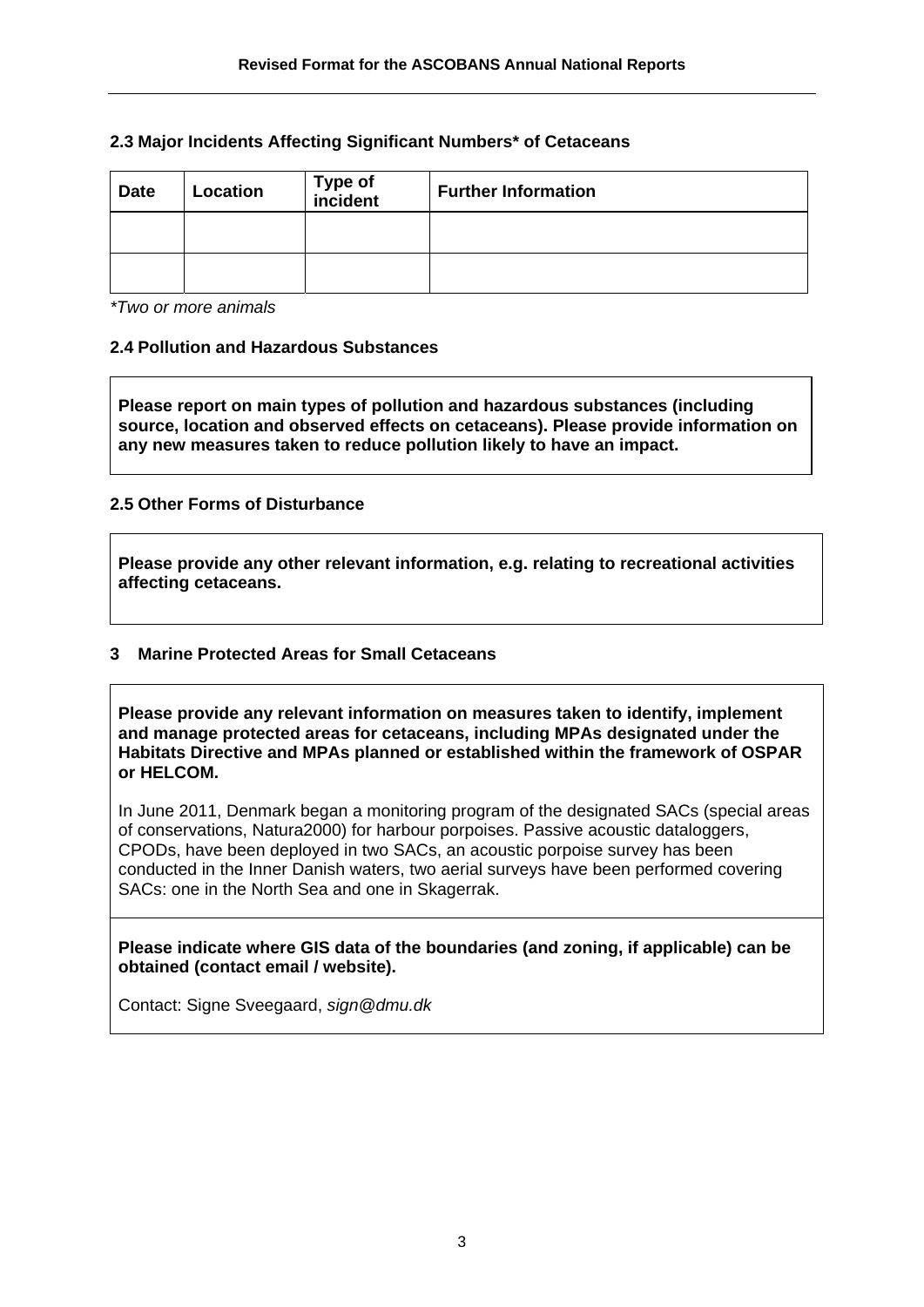# *B. SURVEYS AND RESEARCH*

# **4.1 Overview of Research on Abundance, Distribution and Population Structure**

| Please provide a brief summary of (and reference to) any national work. |                                                                                                                                                                                                                                                       |  |
|-------------------------------------------------------------------------|-------------------------------------------------------------------------------------------------------------------------------------------------------------------------------------------------------------------------------------------------------|--|
| $\bullet$                                                               | The SAMBAH project to estimate abundance and distribution of harbour porpoises<br>in the Baltic Sea by static acoustic monitoring is running in the data collection<br>phase. Analysis of data starts in 2013.                                        |  |
| $\bullet$                                                               | Acoustic surveys have been used to confirm high density areas obtained from<br>telemetry data. This improves the confidence in our data on how porpoises are<br>distributed in Danish waters:                                                         |  |
|                                                                         | Sveegaard, S., Teilmann, J., Tougaard, J., Berggren, P., Mouritsen, K.N., Gillespie,<br>D. 2011. Acoustic surveys confirm the high-density areas of harbour porpoises<br>found by satellite tracking. ICES Journal of Marine Science, 68(5), 929-936. |  |
| $\bullet$                                                               | Satellite telemetry data have been used to define high density areas of porpoises.<br>These areas have been helpful in determining the newly established Danish marine<br>Nature2000 areas.                                                           |  |

Sveegaard, S., Teilmann, J., Tougaard, J., Dietz, R., Mouritsen, K. N., Desportes, G., Siebert, U. 2011. High-density areas for harbor porpoises (Phocoena phocoena) identified by satellite tracking. Marine Mammal Science 27(1), 230-246.

# **4.2 New Technological Developments**

Please provide a brief summary of any relevant information

- A FastLoc GPS incl. 3D behavioural data logger package have been developed and deployed on two harbour porpoises. This is the first time such detailed behaviour has been recorded from a small cetacean. In addition, 6 porpoises were tagged with acoustic tags (A-tags) in combination with Argos satellite tags. An additional 2 porpoises were tagged with satellite tags.
- The Danish National Institute for Aquatic Resources also conducted a trial of CCTV equipment to monitor catches onboard gillnet vessels of length 10-14 m. The equipment worked well and was used to document not only fish discards but also bycatch of marine mammals and seabirds. All this was obtained at a much lower cost than using onboard observers. Using a camera tracking the nets while breaking the water during hauling documented that a number of porpoises fell out of the nets before being detected by the people on deck.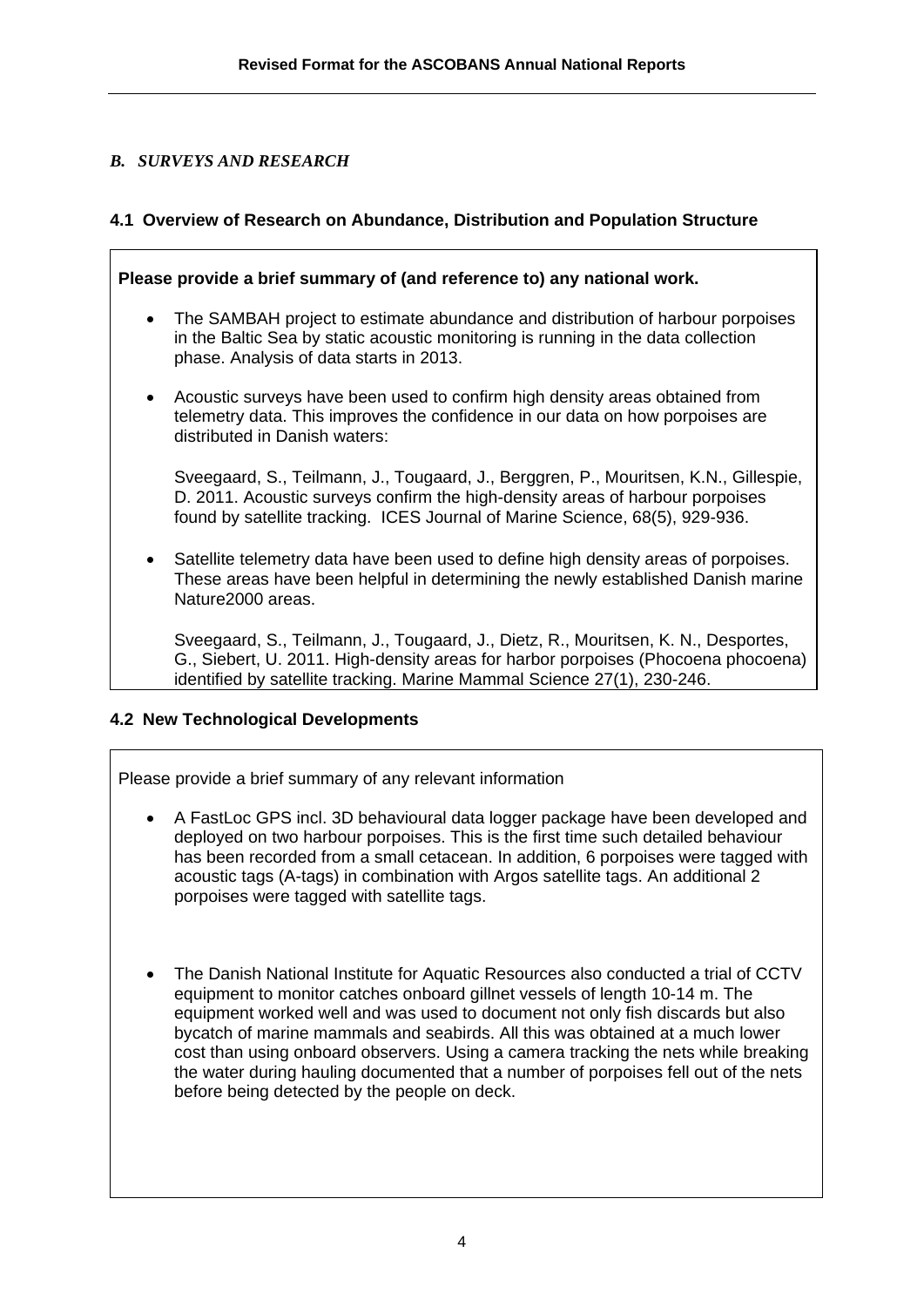• Two trials were made to determine the threshold for temporary threshold shift development in the hearing system of wild harbour porpoises when exposed to an air-gun (and pile driving-like) sound source. The project is funded and coordinated by Professor Ursula Siebert, Forschungs- und Technologiezentrum Büsum, Germany, *Ursula.Siebert@tiho-hannover.de*) but also has a Danish partner (Jonas Teilmann, Aarhus University, *jte@dmu.dk*). Results from the project will be available in 2012 or 2013.

### **4.3 Other Relevant Research**

### **Please provide a brief summary of any relevant information**

- The Danish National Institute for Aquatic Resources conducted research on the range at which pingers are effectively deterring harbour porpoises. Experiments with an Aquamark100 pinger at Reersø, Denmark, suggested an effect out to at least 1600 m, while a similar experiment in St Andrews Bay, Scotland, suggested an effect to only 400 m.
- Tissue healing in porpoises in relation to satellite tagging has been investigated:

Sonne, C., Teilmann, J., Wright, A. J., Dietz, R., Leifsson, P. S. 2012. Tissue healing in two harbor porpoises (Phocoena phocoena) following long-term satellite transmitter attachment. Marine Mammal Science, in press.

• Temporal and life history related trends of perfluorochemicals in porpoises have been investigated:

Galatius, A., Dietz, R., Rigét, F. F., Sonne, C., Kinze, C. C., Lockyer, C., Bossi, R. 2011. Temporal and life history related trends of perfluorochemicals in harbor porpoises from the Danish North Sea. Marine Pollution Bulletin 62(7), 1476-1483.

Research into a detection function for static acoustic dataloggers:

Kyhn, L. A., Tougaard, J., Thomas, L., Duve, L. R., Stenback, J., Amundin, M., Desportes, G. 2012. From echolocation clicks to animal density – acoustic sampling of harbour porpoises with static dataloggers. Journal of the Acoustical Society of America, 131(1), 550-560.

• Research into the correlation of porpoise and prey fish distributions:

Sveegaard, S., Teilmann, J., Andreasen, H., Mouritsen, K. N., Jeppesen, J. P., Kinze, C. C. 2012. Correlation between the seasonal distribution of harbour porpoises and their prey in the Sound, Baltic Sea. Marine Biology, in press.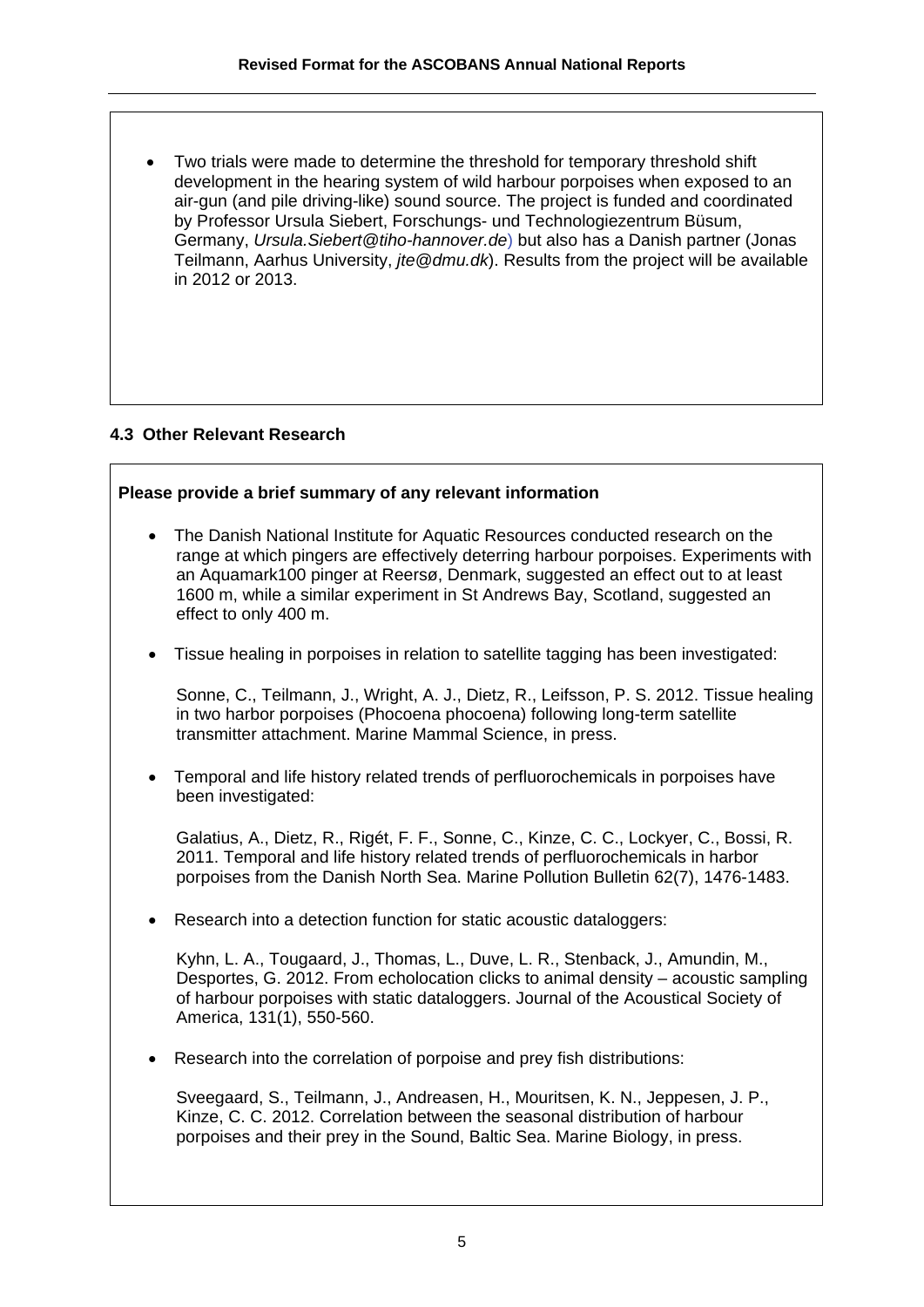Studies of the impact of wind farms on porpoises:

Scheidat, M., Tougaard, J. Brasseur, S.. Carstensen, J., van Polanen Petel, T., Teilmann, J., Reijnders, P. 2011. Harbour porpoises (Phocoena phocoena) and wind farms: a case study in the Dutch North Sea. Environmental Research Letters, 6(2), 025102.

• Thyroid and stress hormones in free-ranging and captive porpoises:

Siebert, U., Pozniak, B., Hansen, Kirstin A., Nordstrom, G., Teilmann, J., van Elk, Niels, Vossen, A., Dietz, R. 2011. Investigations of Thyroid and Stress Hormones in Free-Ranging and Captive Harbor Porpoises (Phocoena phocoena): A Pilot Study. Aquatic Mammals 37(4), 443-453.

• Life history parameters of white-beaked dolphins:

Galatius, A., Jansen, O. E., Kinze, C. C. 2012. Parameters of growth and reproduction of white-beaked dolphins (Lagenorhynchus albirostris) from the North Sea. Marine Mammal Science, in press.

• Geographic variation of harbor porpoise skull shape and ontogeny:

Galatius, A., Goldin, P. 2011. Geographic variation of skeletal ontogeny and skull shape in the harbour porpoise (Phocoena phocoena). Canadian Journal of Zoology 89, 869-879.

• Inter-specific variation of porpoise skull shape and ontogeny:

Galatius, A., Berta, A., Frandsen, M., Schou, M., Goodall, R., Natalie P. 2011. Interspecific variation of ontogeny and skull shape among porpoises (Phocoenidae). Journal of Morphology 272(2), 136-148.

• Study of how porpoises regulate their hearing during echolocation:

Linnenschmidt, M., Beedholm, K., Wahlberg, M., Kristensen, J. H., Nachtigall, P. E. 2012. Keeping returns optimal: gain control elicited by dynamic hearing thresholds in a harbour porpoise. Proceedings of the Royal Society B, doi 10.1098/rspb.2011.2465.

Study of how porpoises react to gillnets:

Nielsen, T. P., Wahlberg, M., Heikillä, S., Jensen, M., Sabinsky, P., Dabelsteen, T. 2012. Swimming patterns of wild harbour porpoises (Phocoena phocoena) show detection and avoidance of gill nets at very long ranges. Marine Ecology Progress Series, in press.

• New measurements of the sound beam pattern of porpoises:

Koblitz, J., Wahlberg, M., Stilz, P., Madsen, P., Beedholm, K., Schnitzler, H.-U. 2012. Asymmetry and dynamics of a narrow sonar beam in an echolocating harbour porpoise. Journal of the Acosutical Society of America, in press.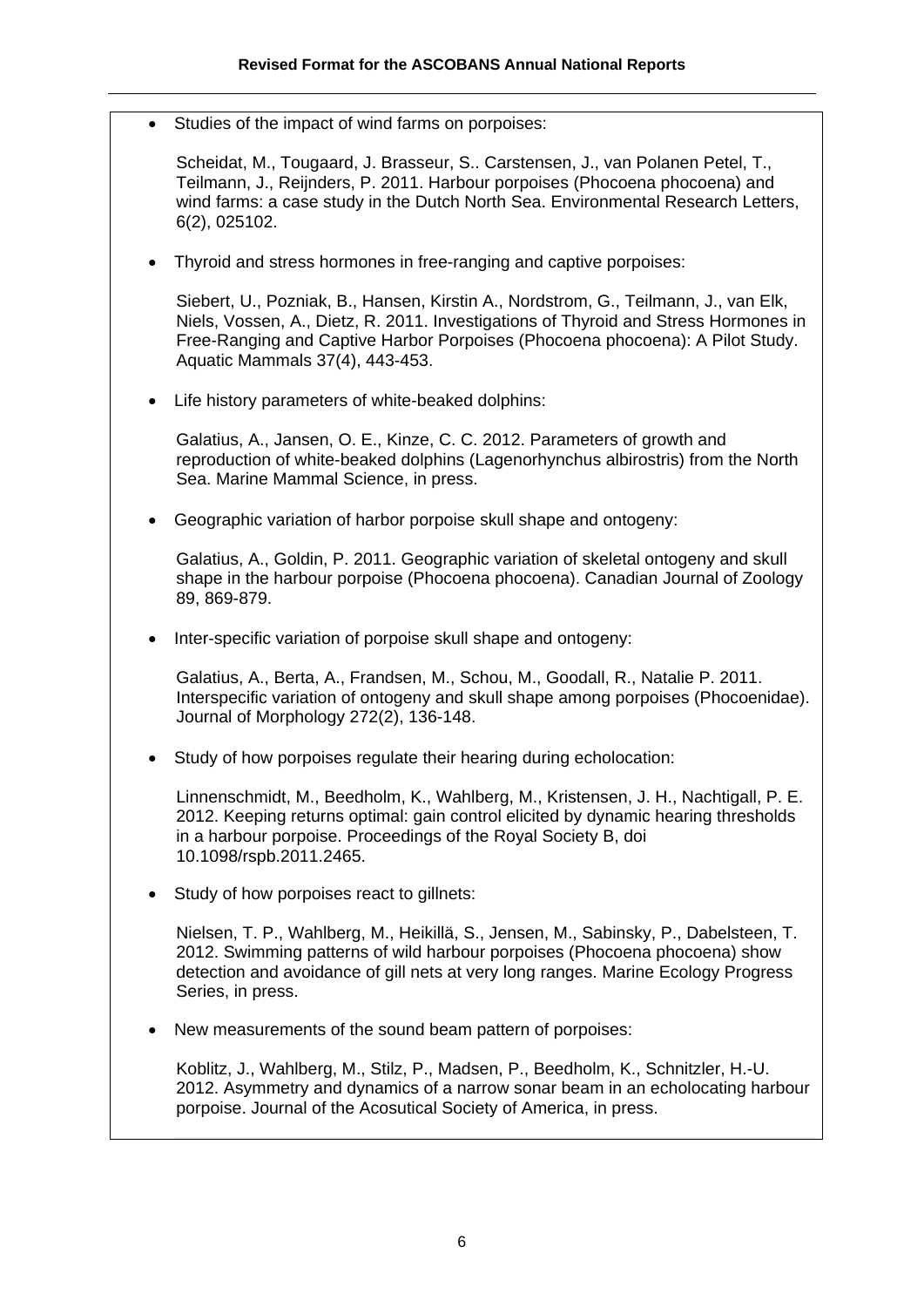# *C. USE OF BY-CATCHES AND STRANDINGS*

# **5 Post-Mortem Research Schemes**

| Contact<br>details of<br>research<br>institutions /<br>focal point                                                                             | Department of Bioscience, Aarhus University, Frederiksborgvej 399,<br>$\bullet$<br>4000 Roskilde, Denmark. Phone +4528710372, email: agj@dmu.dk<br>The Fisheries and Maritime Museum, Tarphagevej 2, 6710 Esbjerg V,<br>$\bullet$<br>Denmark. Phone +4576122000, email: Ifj@fimus.dk                                                                                |
|------------------------------------------------------------------------------------------------------------------------------------------------|---------------------------------------------------------------------------------------------------------------------------------------------------------------------------------------------------------------------------------------------------------------------------------------------------------------------------------------------------------------------|
| Methodolog<br>y used<br>(reference,<br>e.g.<br>publication,<br>protocol)                                                                       | We use our standard protocol, which has not been published                                                                                                                                                                                                                                                                                                          |
| Collection of<br>samples<br>(type,<br>preservation<br>method)                                                                                  | Aarhus University: Teeth, muscle, skin, blubber, liver, kidney,<br>$\bullet$<br>stomach contents, urine, blood, spleen, gonads, lung, diaphragm,<br>faeces<br>The Fisheries and Maritime Museum: some of the above.<br>$\bullet$                                                                                                                                    |
| Database<br>(Number of<br>data sets by<br>species,<br>years<br>covered,<br>software<br>used, online<br>access)                                 | A database is planned. No online access.                                                                                                                                                                                                                                                                                                                            |
| Additional<br>Information<br>(e.g.<br>website<br>addresses,<br>intellectual<br>property<br>rights,<br>possibility of<br>a central<br>database) | Strandings of marine mammals are reported on an annual basis in a report<br>(in Danish) from the Danish Nature Agency. The latest available report<br>covers 2010:<br>http://www.naturstyrelsen.dk/Udgivelser/Aarstal/2011/Strandede_havpattedyr<br><i>i</i> Danmark.htm<br>Future reports will be uploaded at:<br>http://www.naturstyrelsen.dk/Udgivelser/Aarstal/ |

# **5.1 Number of Necropsies Carried out in Reporting Period:**

| <b>Species</b>            | Recorded cause of death          |
|---------------------------|----------------------------------|
| Harbour porpoise, $N = 4$ | 1 bycaught, 3 not yet determined |
| Whitebeaked dolphin, N=2  | Not yet determined               |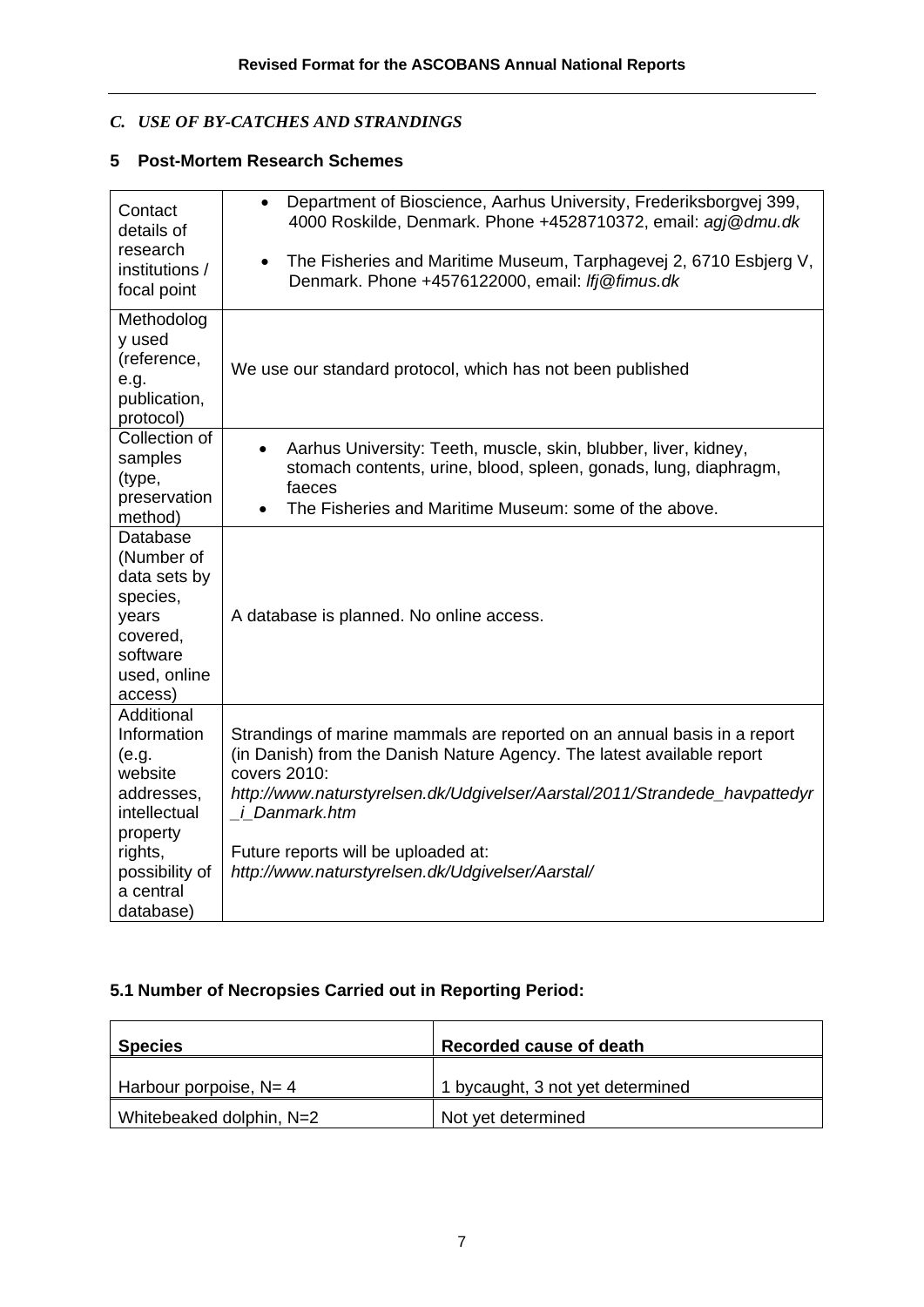**Please provide any other relevant information on post-mortem / stranding schemes.** 

# *D. LEGISLATION*

### **6.1 Relevant New Legislation, Regulations and Guidelines**

#### **Please provide any relevant information.**

- The Danish Nature Agency has drafted a new Action plan for stranded cetaceans in Denmark. The plan was in public hearing in the autumn of 2011. The final version is expected to be published in 2012.
- The prelimenary analysis of the total number of stranded cetaceans in Denmark in 2011: 91 harbour porpoises, 6 whitebeaked dolphins, 1 unknown dolphin, 1 sperm whale, 1 minke whale.

### *E. INFORMATION AND EDUCATION*

### **7.1 Public Awareness and Education**

#### **Please report on any public awareness and education activities to implement or promote the Agreement to the general public and to fishermen.**

Fjord&Bælt in Kerteminde, Denmark, houses four harbour porpoise (3 live-caught and 1 born in the facility) for research and public display. The center is visited by more than 50,000 guests every year, including more than 5,000 school children. A long range of Danish and international media teams (TV, radio, newspapers, home pages) visit the center every year and usually focus their outreach on harbour porpoise research and conservation. Fjord&Bælt is hosting the yearly meeting about harbour porpoise conservation by the Danish Nature Agency. The meeting includes government representatives, scientists, legislators, and NGOs and creates local media interest.

There is special focus on research and conservation efforts of harbour porpoises during a number of arrangements in Kerteminde, such as the Day of the Baltic Porpoise, two yearly science festivals, and 'special events', scheduled by Fjord&Bælt with regular intervals. In 2011 Fjord&Bælt developed a theatre performance for young children about harbour porpoise conservation in particular and marine protection in general. The performance was a large success and has been shown both in Denmark and Greenland. In 2012 there are until now performances planned in Kerteminde, Svendborg and Middelfart.

### *POSSIBLE DIFFICULTIES ENCOUNTERED IN IMPLEMENTING THE AGREEMENT*

**Please provide any relevant information.**